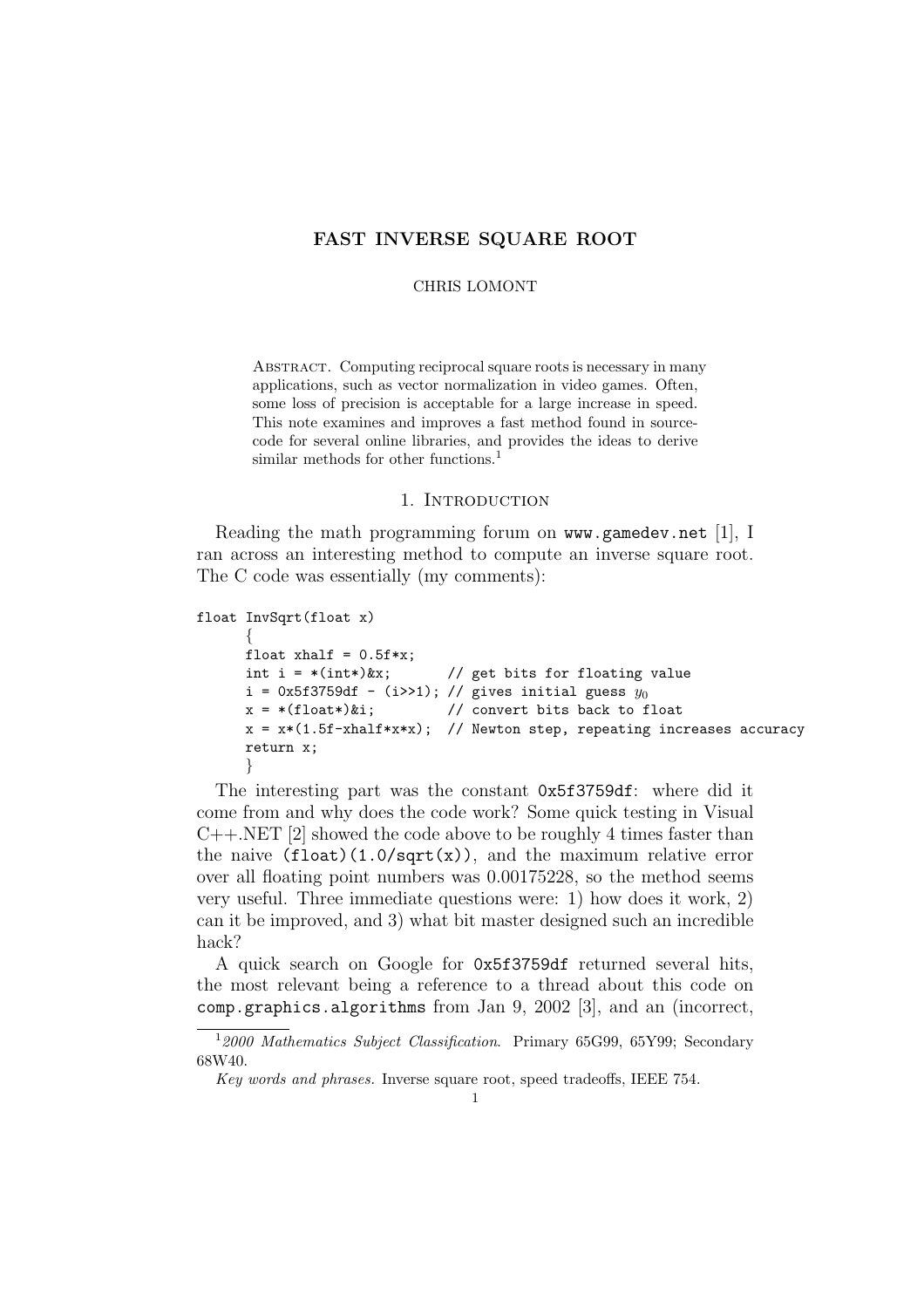but close) explanation by D. Eberly [4]. However his explanation is illuminating. Further digging found no correct explanation of this code. It appears in the sourcecode for Quake 3, written by legendary game programmer John Carmack, but someone on the net (I cannot now find the reference) credited it to Gary Tarolli who was at Nvidia. Can anyone confirm authorship? It also appears in the Crystal Space sourcecode [5], the Titan Engine [6], and the Fast Code Library, although each seems to derive from *Quake 3*.

The motivation to try such an algorithm is more clearly explained in Eberly [4], where he assumes the shift creates a linear interpolation to the inverse square root. Note there are several ways to speed up this code, but this note will not go into further optimizations. There are also faster methods, perhaps table lookup tricks, but most of them have less accuracy than this method.

This note assumes PC architecture (32 bit floats and ints) or similar. In particular the floating point representation is IEEE 754-1985 [7]. This C code has been reported to be endian-neutral (supposedly tested it on a Macintosh). I have not verified this. Since the method works on 32 bit numbers it seems (surprisingly) endian-neutral. It is easy to extend the code to other situations and bit sizes (such as type double) using the ideas in this note. Anyway, on to the problems 1), 2), and 3).

# 2. Background

Floating point numbers are stored in the PC as 32 bit numbers;

| $\vert bit\ 31\ \vert\ 30 \leftarrow bits \rightarrow 23\ \vert\ 22 \leftarrow bits \rightarrow 0$ |  |  |
|----------------------------------------------------------------------------------------------------|--|--|

where s is a 1 bit sign (1 denotes negative),  $E$  is an 8 bit exponent, and M is a 23 bit mantissa. The exponent is biased by 127 to accommodate positive and negative exponents, and the mantissa does not store the leading 1, so think of  $M$  as a binary number with the decimal point to the left, thus M is a value in  $I = [0, 1)$ . The represented value is

$$
x = (-1)^{s} (1 + M) 2^{E - 127}
$$

These bits can be viewed as the floating point representation of a real number, or thinking only of bits, as an integer. Thus M will be considered a real number in I or as an integer, depending on context. M as a real number is M as an integer divided by  $2^{23}$ .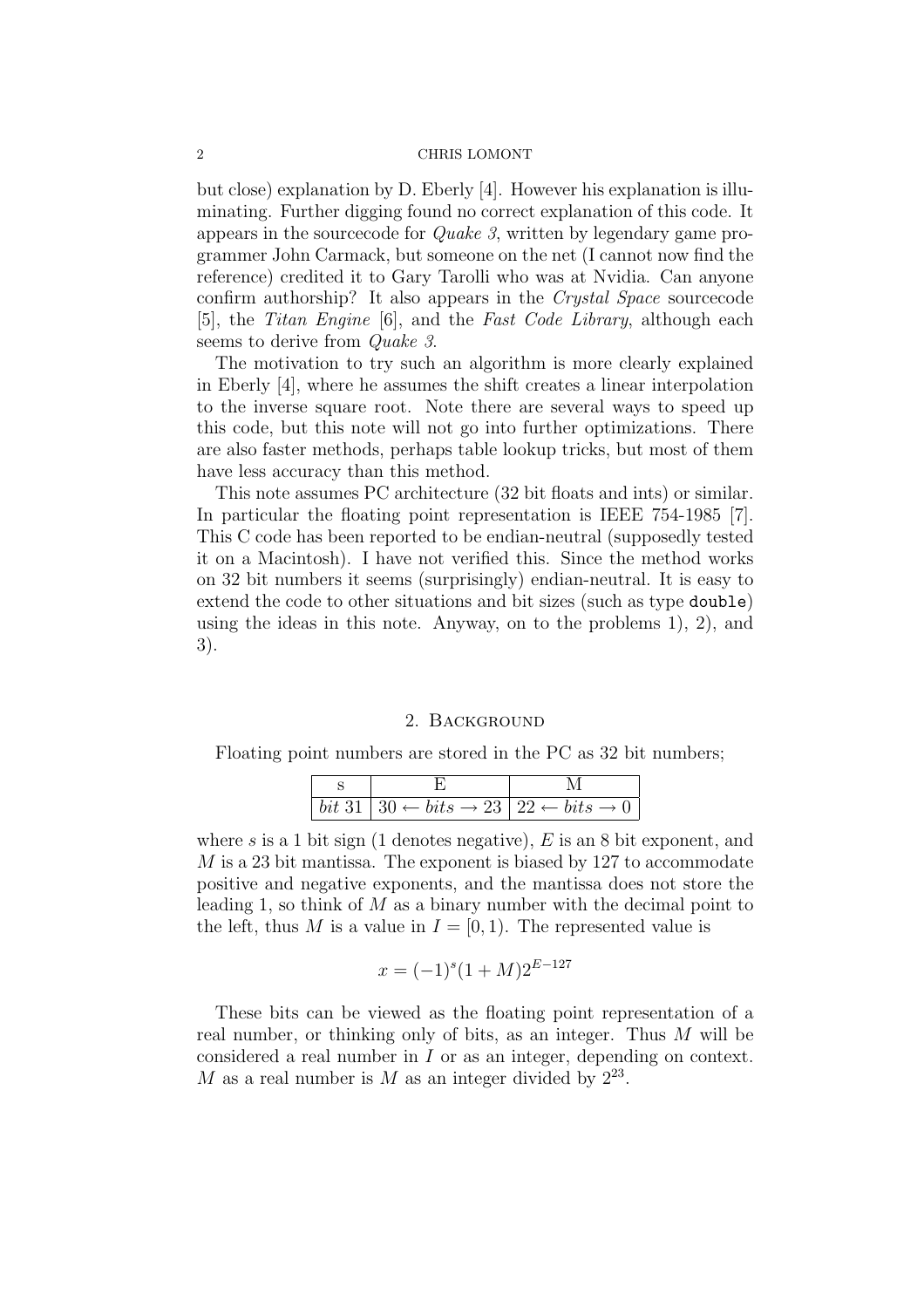#### 3. The Algorithm

The main idea is Newton approximation, and the magic constant is used to compute a good initial guess. Given a floating point value  $x > 0$ , we want to compute  $\frac{1}{\sqrt{2}}$  $\frac{1}{x}$ . Define  $f(y) = \frac{1}{y^2} - x$ . Then the value we seek is the positive root of  $f(x)$ . Newton's root finding method, given a suitable approximation  $y_n$  to the root, gives a better one  $y_{n+1}$ using

$$
y_{n+1} = y_n - \frac{f(y_n)}{f'(y_n)}, \ \ n \ge 0
$$

For the  $f(y)$  given, this simplifies to  $y_{n+1} = \frac{1}{2}$  $\frac{1}{2}y_n(3 - xy_n^2)$  which corresponds to the line of code  $x = x*(1.5f - xhalf*x*x)$ , where x is the initial guess, which hereafter will be called  $y_0$ .

The line of code  $i = 0x5f3759df - (i \geq 1)$  computes this initial guess  $y_0$ , roughly by multiplying the exponent for x by  $-\frac{1}{2}$  $\frac{1}{2}$ , and then picking bits to minimize error. i>>1 is the shift right operator from C, which shifts the bits of an integer right one place, dropping the least significant bit, effectively dividing by 2. Eberly's explanation was that this produced linear approximation, but is incorrect; we'll see the guess is piecewise linear, and the function being approximated is not the same in all cases. However I would guess his explanation was the inspiration for creating this algorithm.

## 4. The Magic Number(s)

Thus we are left with finding an initial guess. Suppose we are given a floating point value  $x > 0$ , corresponding to the 32 bits

# $0 \mid E \mid M$

as above. Let the exponent  $e = E - 127$ . Then  $x = (1 + M)2^e$ , and the desired value  $y = \frac{1}{\sqrt{x}} = \frac{1}{\sqrt{1+1}}$  $\frac{1}{1+M}2^{-e/2}$ , treating e and M as real numbers,  $NOT$  as integers. For the general case we take a magic constant  $R$ , and analyze  $y_0 = R-(i \rightarrow 1)$ , where the subtraction is as integers, i is the bit representation of x, but we view  $y_0$  as a real number. R is the integer representing a floating point value with bits

$$
\boxed{0 \mid R_1 \mid R_2}
$$

i.e.,  $R_1$  in the exponent field and  $R_2$  in the mantissa field. When we shift i right one bit, we may shift an exponent bit into the mantissa field, so we will analyze two cases.

For the rest of this note, for a real number  $\alpha$  let  $|\alpha|$  denote the integer less than or equal to  $\alpha$ .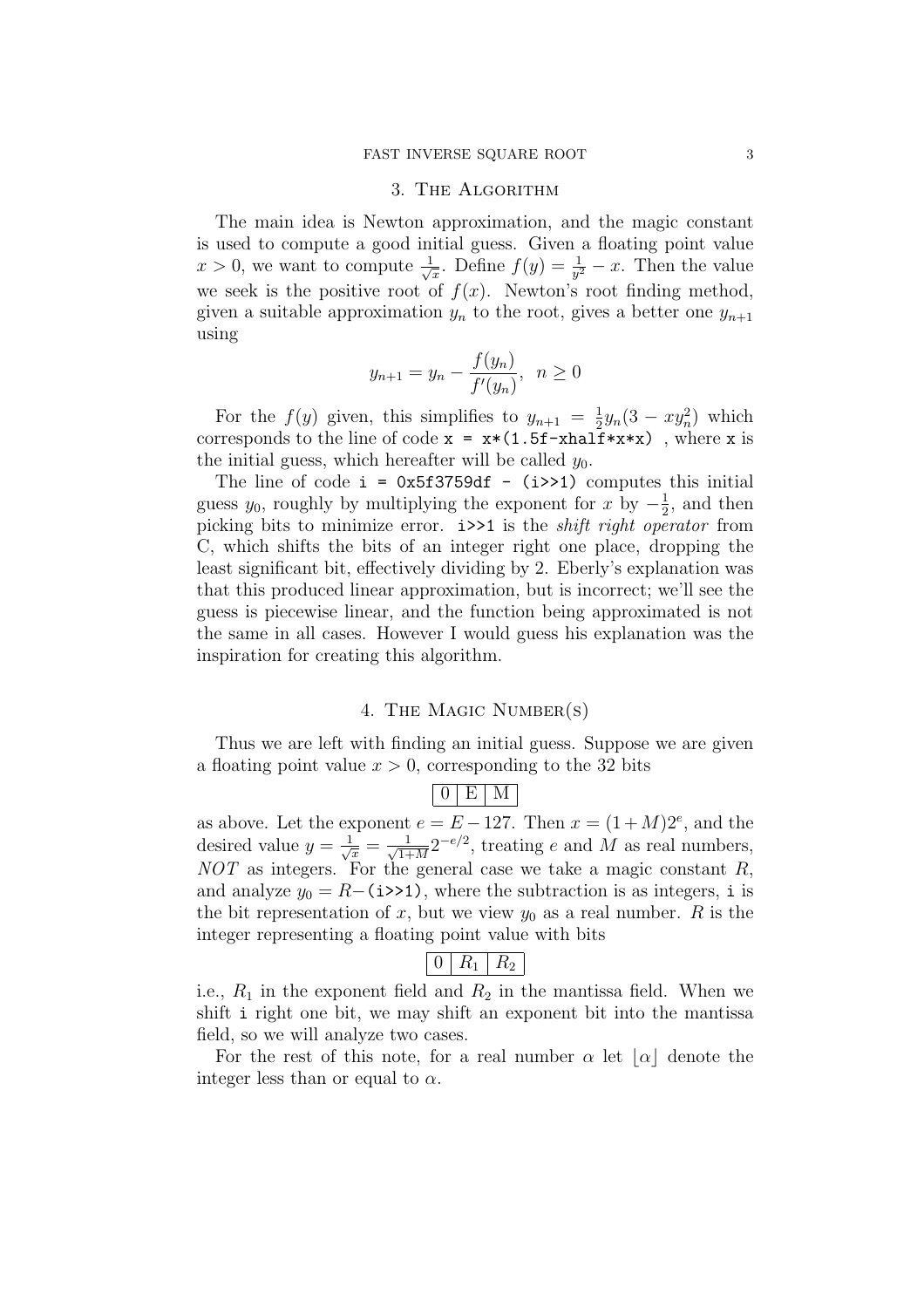4.1. Exponent E Even. In this case, when we use i>>1, no bits from the exponent E are shifted into the mantissa M, and  $|E/2| = E/2$ . The true exponent  $e = E - 127$  is odd, say  $e = 2d + 1$ , d an integer. The bits representing the initial guess give the new exponent

$$
R_1 - \lfloor E/2 \rfloor = R_1 - \frac{E/2}{2}
$$
  
=  $R_1 - \frac{e + 127}{2}$   
=  $R_1 - \frac{2d + 1 + 127}{2}$   
=  $R_1 - 64 - d$ 

We require this to be positive. If it were negative the resulting sign bit would be 1, and the method fails to return a positive number. If this result is 0, then the mantissa part could not borrow from the exponent, which we will see below is necessary. Since this must be true for any even  $E \in [0..254]$ , we require  $R_1 \geq 128$ .

Since the exponent  $E$  is even, no bits from it shift into the mantissa under i>>1, so the new mantissa is  $R_2 - |M/2|$  (as integers), assuming  $R_2 \geq |M/2|$ . The initial guess is then

$$
y_0 = (1 + R_2 - M/2)2^{(R_1 - 64 - d) - 127}
$$
  
=  $(1 + R_2 - M/2)2^{R_1 - 191 - d}$   
=  $(2 + 2R_2 - M)2^{R_1 - 192 - d}$ 

where  $M/2$  replaced  $|M/2|$ , since the resulting error is at most  $2^{-24}$ in the mantissa (as a real number), which is insignificant compared to other errors in the method.

If  $R_2 < M/2$ , then upon subtracting R–(i>>1) as integers, the bits in the mantissa field will have to borrow one from the exponent field (this is why we needed the new exponent positive above), thus dividing  $y_0$  by two. The *bits* in the mantissa field will then be  $(1+R_2)-|M/2|$ , which are still in I. Thus if  $R_2 < M/2$ 

$$
y_0 = (1 + (1 + R_2 - M/2))2^{(R_1 - 64 - d) - 127 - 1}
$$
  
= 
$$
(2 + R_2 - M/2)2^{R_1 - 192 - d}
$$

where we write the exponent the same as in the non-carrying case. If we define

$$
\beta_M^{R_2} = \begin{cases} 2R_2 - M & : R_2 \ge M/2 \\ R_2 - M/2 & : R_2 < M/2 \end{cases}
$$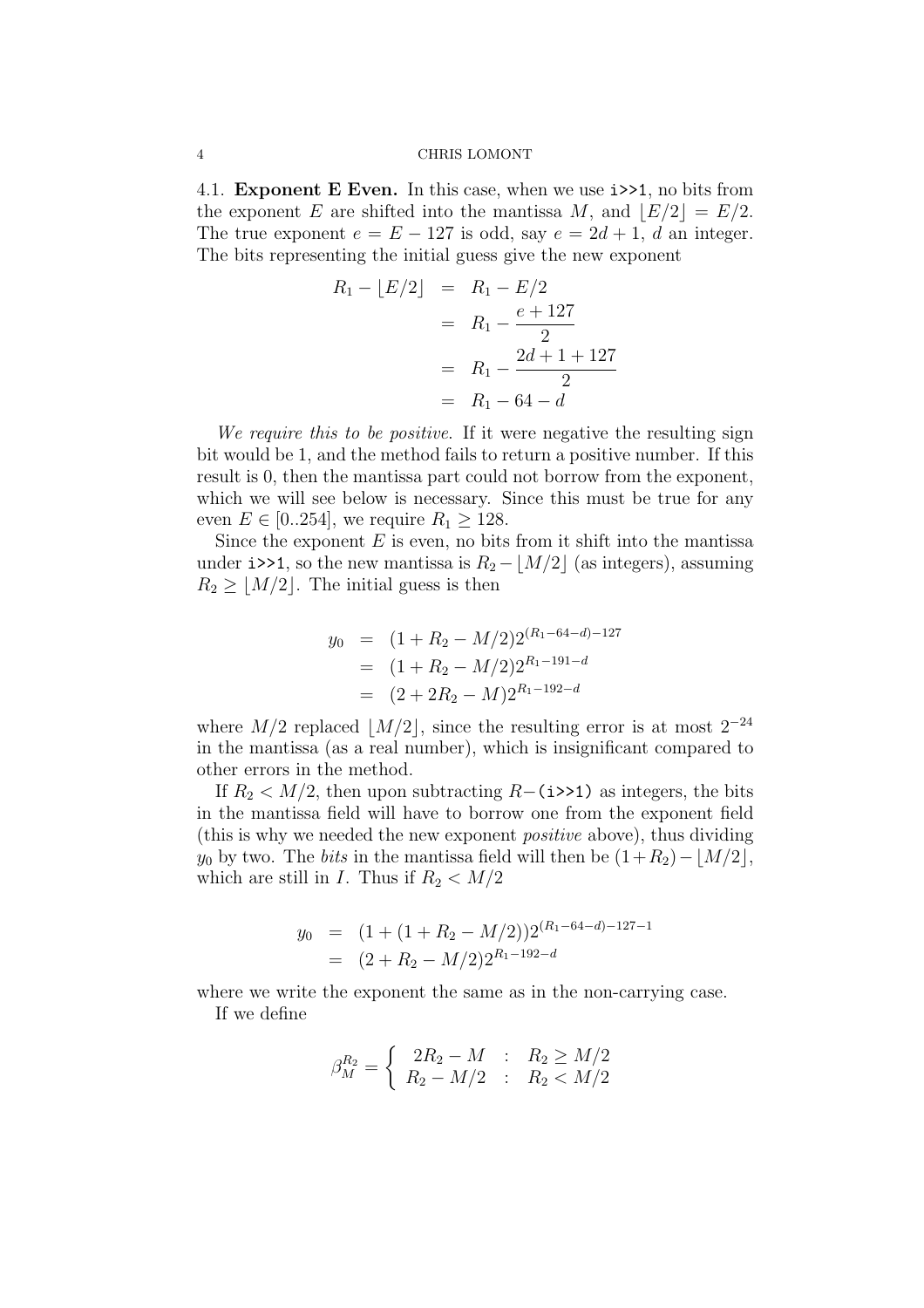then we can combine these two  $y_0$  equations into one:

$$
y_0 = (2 + \beta_M^{R_2})2^{R_1 - 192 - d}
$$

Note that  $\beta_M^{R_2}$  is continuous, and differentiable except along  $R =$  $M/2$ . Substituting  $e = 2d + 1$ , the value  $y = \frac{1}{\sqrt{x}}$  we are trying to approximate is

$$
\frac{1}{\sqrt{1+M}}2^{-e/2} = \frac{1}{\sqrt{1+M}}2^{-d-1/2} = \frac{1}{\sqrt{2}\sqrt{1+M}}2^{-d}
$$

The relative error  $\vert$  $\frac{y-y_0}{y}$   , which is how we will measure the quality of the method, is

$$
\left| \frac{\frac{1}{\sqrt{2\sqrt{1+M}}}2^{-d} - (2+\beta_M^{R_2})2^{R_1-192-d}}{\frac{1}{\sqrt{2\sqrt{1+M}}}2^{-d}} \right|
$$

which simplifies to  $|\varepsilon_0(M,R)|$ ,

$$
\varepsilon_0(M, R) = 1 - \sqrt{2\sqrt{1 + M}} (2 + \beta_M^{R_2}) 2^{R_1 - 192}
$$

Note that this no longer depends on  $d$ , and that  $M$  can be any value in  $I = [0, 1)$ . This formula is only valid if E is even, thus has a hidden dependence on E.

Suppose we want  $R_2$  so that the relative error  $\max_{M\in I} |\varepsilon_0| < 1/8$ . Then

$$
\frac{1}{8} > \max_{M \in I} |\varepsilon_0|
$$
  
\n
$$
\geq |\varepsilon_0(0, R_2)|
$$
  
\n
$$
= |1 - \sqrt{2}(2 + 2R_2)2^{R_1 - 192}|
$$
  
\n
$$
= |1 - (1 + R_2)2^{R_1 - 190.5}|
$$

Expanding,

$$
-1/8 < 1 - (1 + R_2)2^{R_1 - 190.5} < 1/8
$$
\n
$$
\frac{9}{8} \ge \frac{9}{8(1 + R_2)} > 2^{R_1 - 190.5} > \frac{7}{8(1 + R_2)} > \frac{7}{16}
$$

where the last step used the fact that  $R_2 \in I \Rightarrow (1 + R_2) \in [1, 2)$ . Taking  $\log_2$  and adding 190.5 gives 190.7 >  $R_1$  > 189.2, so  $R_1 = 190 =$ 0xbe is the unique integer that has any chance of keeping the relative error below 0.125 for even  $E$ . In bit positions 24 through 30, this gives the leading (0xbe>>1) = 0x5f part of the magic constant R (as well as requiring bit 23 to be 0).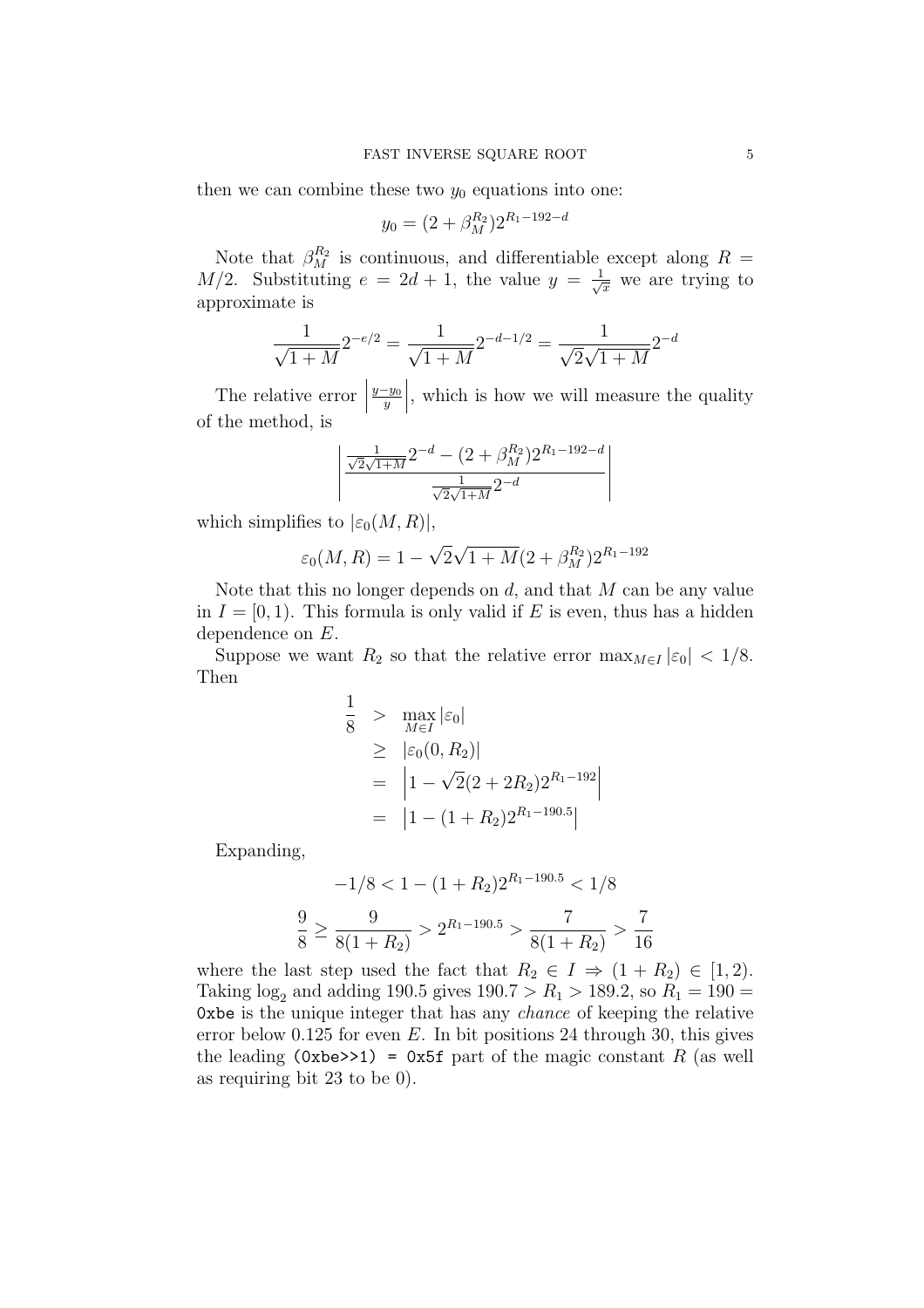

To illustrate, Figure 1 shows  $y_0$  as a solid line and the function  $(2+2M)^{-1/2}2^{-d}$  needing approximated as a dashed line, for  $R_2 = 0.43$ ,  $d = 2$ . It is clear that  $y_0$  is a nonlinear approximation; however, by being nonlinear, it actually fits better! Figure 2 shows the relative error  $|\epsilon_0(M, R_2)|$  for  $R_2 \in I$  and  $M \in I$ . It is clear that the constant  $R_2$  cross section with the smallest maximal error is approximately  $R_2 = 0.45$ 

4.2. Exponent E Odd. With the previous case under our belt, we analyze the harder case. The difference is that the odd bit from the exponent  $E$  shifts into the high bit of the mantissa from the code  $i \geq 1$ . This adds  $\frac{1}{2}$  to the real value of the shifted mantissa, which becomes  $\lfloor M/2 \rfloor + \frac{1}{2}$  $\frac{1}{2}$ , where the truncation is as integers and the addition is as real numbers.  $e = E - 127 = 2d$  is even. Similar to above the new exponent is

$$
R_1 - \lfloor E/2 \rfloor = R_1 - \left[ \frac{e + 127}{2} \right]
$$

$$
= R_1 - \left[ \frac{2d + 127}{2} \right]
$$

$$
= R_1 - 63 - d
$$

This must be positive as in the previous case.

Again write  $M/2$  instead of  $|M/2|$  for the reasons above. The new mantissa is  $R_2-(M/2+1/2)$  as real numbers when  $R_2 \geq \frac{M+1}{2}$  $\frac{+1}{2}$ , requiring no borrow from the exponent. Then

$$
y_0 = (1 + R_2 - (M/2 + 1/2))2^{(R_1 - 63 - d) - 127}
$$
  
=  $(1/2 + R_2 - M/2)2^{R_1 - 190 - d}$   
=  $(2 + 4R_2 - 2M)2^{R_1 - 192 - d}$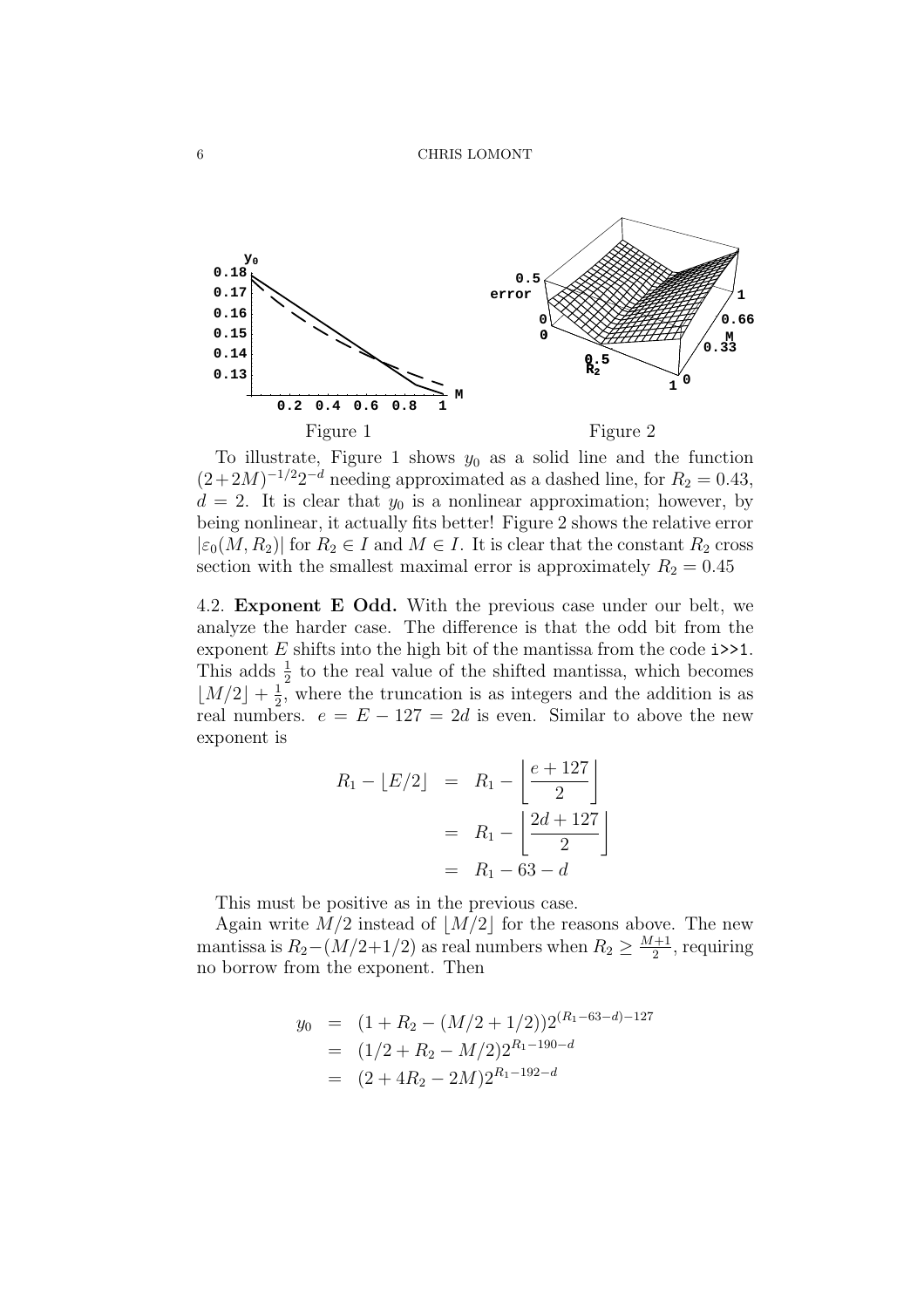Again we choose the same exponent for  $y_0$  as in the case when E is even. If  $R_2 < \frac{M+1}{2}$  $\frac{+1}{2}$ , the subtraction R−(i<<1) needs to borrow one from the (positive) exponent, which divides  $y_0$  by 2, and the bits in the mantissa field are then  $1 + R_2 - (\frac{M}{2} + \frac{1}{2})$  $\frac{1}{2}$ ) as real numbers, which is still in *I*. So if  $R_2 < \frac{M+1}{2}$  we get for the initial guess

$$
y_0 = (1 + (1 + R_2 - (M/2 + 1/2)))2^{(R_1 - 63 - d) - 127 - 1}
$$
  
=  $(3/2 + R_2 - M/2)2^{R_1 - 191 - d}$   
=  $(3 + 2R_2 - M)2^{R_1 - 192 - d}$ 

Defining (similarly to  $\beta_M^{R_2}$ )

$$
\gamma_M^{R_2} = \begin{cases} 4R_2 - 2M & : 2R_2 \ge M + 1 \\ 1 + 2R_2 - M & : 2R_2 < M + 1 \end{cases}
$$

we can write both of these  $y_0$  at once as

$$
y_0 = (2 + \gamma_M^{R_2})2^{R_1 - 192 - d}
$$

Note that  $\gamma_M^{R_2}$  is continuous, and differentiable except along  $2R_2 =$  $M + 1$ , so  $y_0$  is also. Using  $e = 2d$ , we want  $y_0$  to approximate

$$
y = \frac{1}{\sqrt{x}} = \frac{1}{\sqrt{1+M}} 2^{-e/2} = \frac{1}{\sqrt{1+M}} 2^{-d}
$$

Note this is not the same function we were approximating in the case E even; it is off by a factor of  $\sqrt{2}$ .

The relative error (which we want to minimize) simplifies as above to  $|\varepsilon_1(M,R)|$ , where

$$
\varepsilon_1(M,R) = 1 - \sqrt{1 + M} (2 + \gamma_M^{R_2}) 2^{R_1 - 192}
$$

again independent of d (but with the same hidden dependence on  $E$  as above).

Also as before, if we want the relative error  $\max_{M\in I} |\varepsilon_1| < 1/8$  for E odd, we can take  $M = 0$  (or  $M = 1$ ) and analyze, but since we want the same constant  $R_1$  to work for E even and for E odd, we take  $R_1 = 190$  from above for both cases. Note that this satisfies the earlier requirement that  $R_1 \geq 128$ . So for the rest of this note assume  $R_1 = 190 = 0$ xbe and redefine the two error functions as

$$
\varepsilon_0(M, R_2) = 1 - \sqrt{2}\sqrt{1 + M}(2 + \beta_M^{R_2})/4
$$
  

$$
\varepsilon_1(M, R_2) = 1 - \sqrt{1 + M}(2 + \gamma_M^{R_2})/4
$$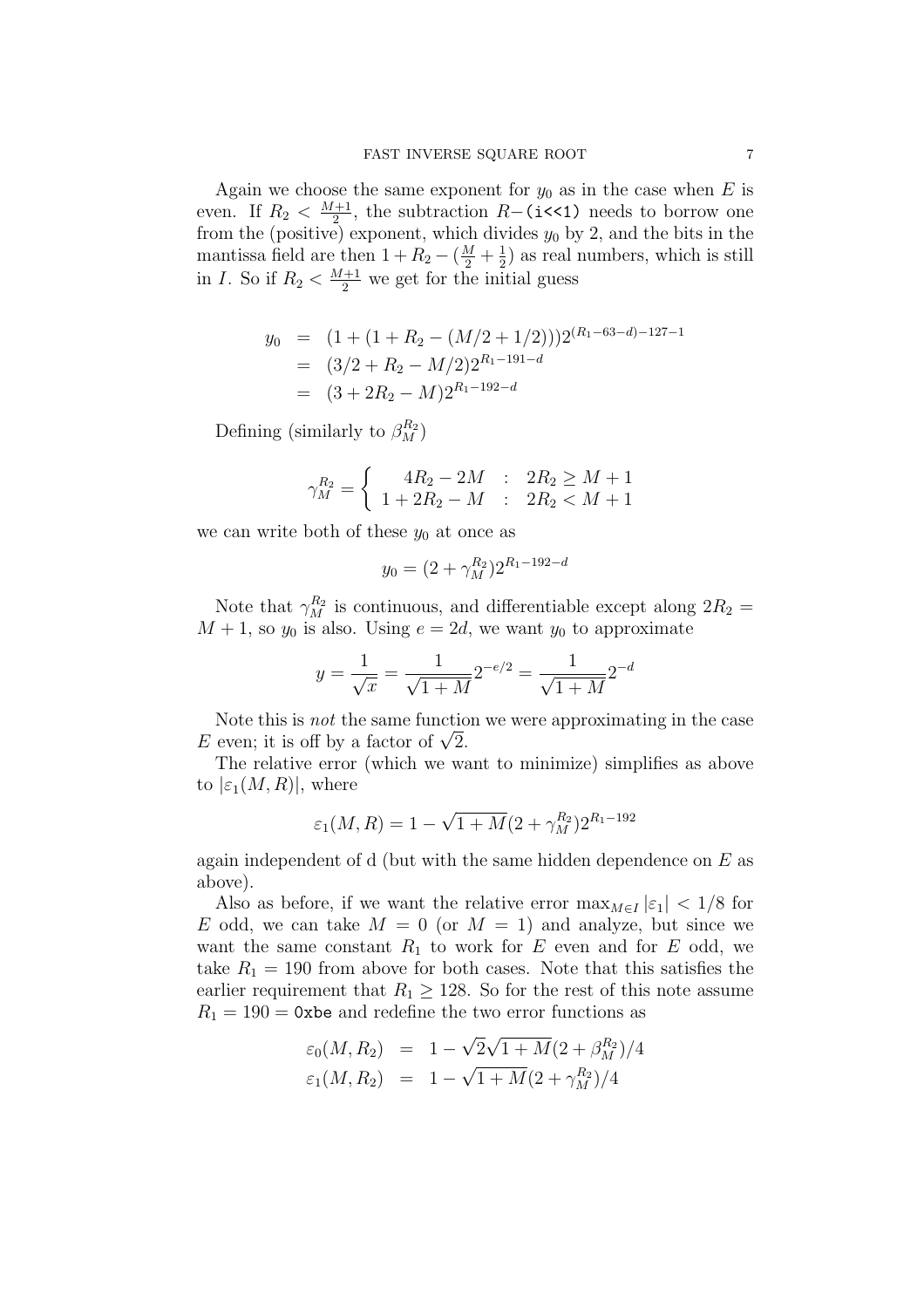depending only on  $M$  and  $R_2$ , each taking values in I. At this point we thoroughly understand what is happening, and computer tests confirm the accuracy of the model for the approximation step, so we have achieved goal 1).

4.2.1. An Example. When  $x = 16$ ,  $E = 4 + 127 = 131$ ,  $M = 0$ , and a bit from the exponent shifts into the mantissa. So after the line  $i = 0x5f3759df - (i \rightarrow 1)$ , the initial guess  $y_0$  is 0x3E7759DF. The new exponent is  $190 - |131/2| = 125 = 0x7d$ , which corresponds to  $e = 125 - 127 = -2$ . The new mantissa needs to borrow a bit from the exponent, leaving  $e = -3$ , and is 0xb759df - 0x4000000 = 0x7759DF, corresponding to  $M = 0.932430148$ . Thus  $y_0 = (1 +$  $M$ ) $2^{-3} = 0.241553$ , which is fairly close to  $\frac{1}{\sqrt{x}} = 0.25$ .

4.3. Optimizing the Mantissa. We want the value of  $R_2 \in I$  that minimizes  $\max_{M\in I}\{| \varepsilon_0(M,R_2)|, |\varepsilon_1(M,R_2)|\}.$  Fix a value of  $R_2$ , and we will find the value(s) of M giving the maximal error. Since  $\varepsilon_0$  and  $\varepsilon_1$  are continuous and piecewise differentiable, this M will occur at an endpoint of a piece or at critical point on a piece.

4.3.1. *Maximizing*  $|\varepsilon_0|$ . Start with the endpoints for  $\varepsilon_0$ :  $M = 0$ ,  $M =$ 1, and  $R_2 = M/2$  (where  $\beta_M^{R_2}$  is not differentiable). When  $M = 0$ ,  $\beta_M^{R_2} = 2R_2$ . Let

$$
f_1(R_2) = \varepsilon_0(0, R_2) = 1 - \sqrt{2}\sqrt{1+0}(2+2R_2)/4 = 1 - \frac{1+R_2}{\sqrt{2}}
$$

Similarly, when  $R_2 = M/2$ ,  $\beta_M^{R_2} = 0$ ;

$$
f_2(R_2) = \varepsilon_0(2R_2, R_2) = 1 - \sqrt{2}\sqrt{1 + 2R_2}(2 + 0)/4 = 1 - \sqrt{\frac{1 + 2R_2}{2}}
$$

When  $M = 1$  we need to consider the two cases for  $\beta_M^{R_2}$ , giving

$$
f_3(R_2) = \varepsilon_0(1, R_2) = \begin{cases} \frac{1}{2}(1 - 2R_2) & : R_2 \ge 1/2 \\ \frac{1}{4}(1 - 2R_2) & : R_2 < 1/2 \end{cases}
$$

Checking the critical points takes two cases. Assuming  $R_2 \geq M/2$ , solving  $\frac{\partial \varepsilon_0}{\partial M} = 0$  gives the critical point  $M = \frac{2}{3}R_2$ , giving

$$
f_4(R_2) = \varepsilon_0(\frac{2R_2}{3}, R_2) = 1 - (1 + \frac{2}{3}R_2)^{3/2}/\sqrt{2}
$$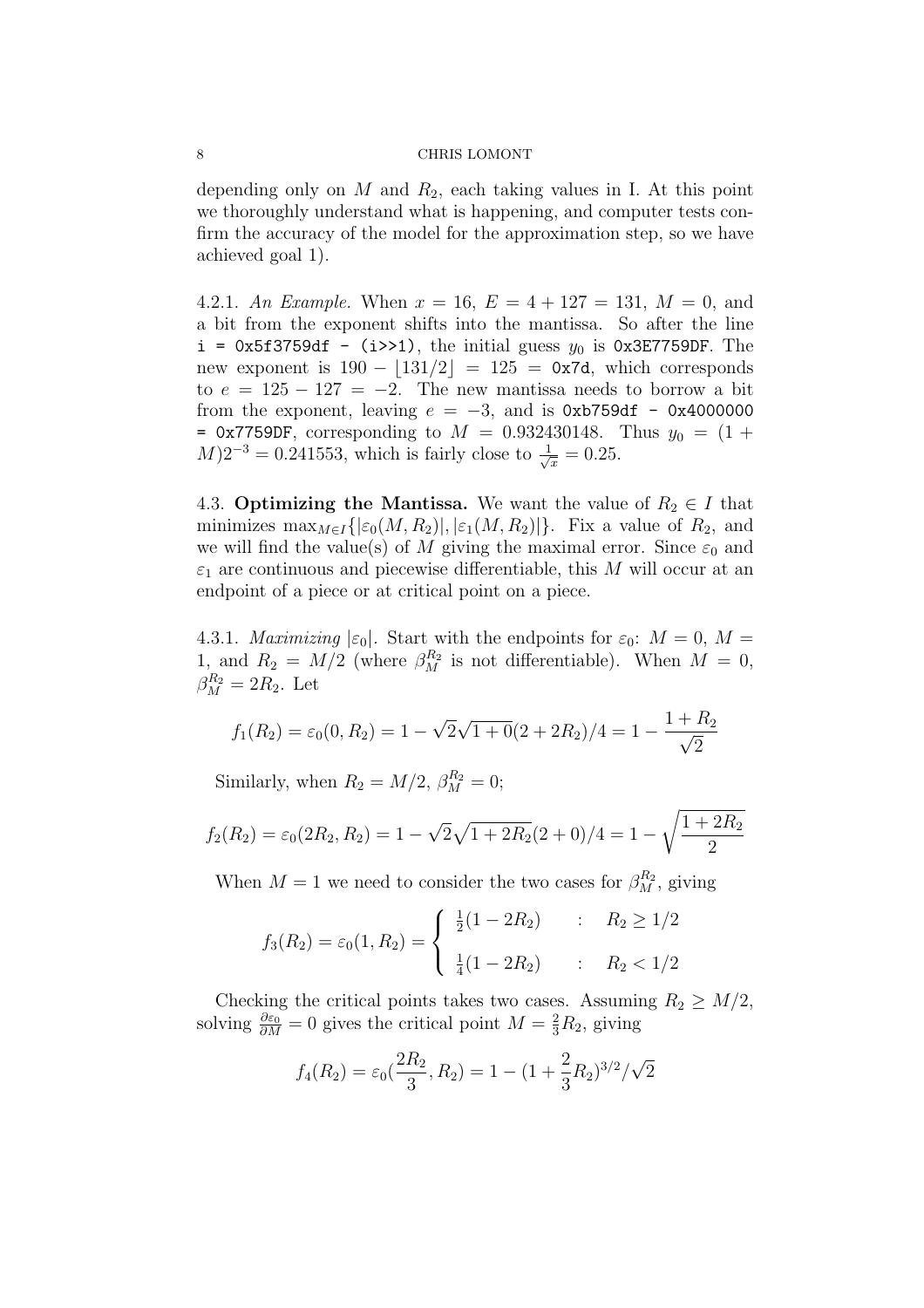When  $R_2 < M/2$ , the critical point is  $M = \frac{2}{3}$  $\frac{2}{3}(1+R_2)$ . This can only happen if  $R_2 \in [0, \frac{1}{2}]$  $(\frac{1}{2})$ , so define

$$
f_5(R_2) = \begin{cases} 0 & \text{: } R_2 \ge 1/2\\ \varepsilon_0(\frac{2}{3}(1+R_2), R_2) = 1 - \frac{(5+2R_2)^{3/2}}{6\sqrt{6}} & \text{: } R_2 < 1/2 \end{cases}
$$

4.3.2. *Maximizing*  $|\varepsilon_1|$ . Similar analysis on  $\varepsilon_1$  yields

$$
f_6(R_2) = \varepsilon_1(0, R_2) = \begin{cases} \frac{1}{2} - R_2 & \text{: } R_2 \ge 1/2\\ \frac{1}{4}(1 - 2R_2) & \text{: } R_2 < 1/2 \end{cases}
$$
\n
$$
f_7(R_2) = \varepsilon_1(1, R_2) = \begin{cases} 1 - \sqrt{2}R_2 & \text{: } R_2 \ge 1\\ 1 - (1 + R_2)/\sqrt{2} & \text{: } R_2 < 1 \end{cases}
$$

At the point  $R = \frac{M+1}{2}$  $\frac{1}{2}$ ,  $\gamma_M^{R_2} = 2$ , but this can only occur when  $R_2 \geq 1/2$ , so we get

$$
f_8(R_2) = \begin{cases} \varepsilon_1(2R_2 - 1, R_2) = 1 - \sqrt{2R_2} & \colon & R_2 \ge 1/2 \\ 0 & \colon & R_2 < 1/2 \end{cases}
$$

The critical points again need two cases. If  $R_2 \geq M/2 + 1/2$  the critical point is  $M = \frac{2R_2-1}{3}$ . This only occurs if  $R_2 \geq \frac{1}{2}$  $\frac{1}{2}$ . Similarly, for  $R_2 < \frac{M+1}{2}$  we obtain the critical point  $M = \frac{2R_2+1}{3}$  $\frac{2+1}{3}$ , which requires  $R_2 < \frac{1}{2}$  $\frac{1}{2}$ . So we define both at once with

$$
f_9(R_2) = \begin{cases} \varepsilon_1(\frac{2R_2-1}{3}, R_2) = 1 - (\frac{2}{3}(1+R_2))^{3/2} & \colon R_2 \ge 1/2\\ \varepsilon_1(\frac{2R_2+1}{3}, R_2) = 1 - \sqrt{2}(\frac{2+R_2}{3})^{3/2} & \colon R_2 < 1/2 \end{cases}
$$

Note all  $f_i$  are continuous except  $f_9$ .

4.3.3. Combining Errors. So, for a given  $R_2$ , the above 9 functions give 9 values, and the max of the absolute values is the max error for this  $R_2$ . So we now vary  $R_2 \in I$  to find the best one.

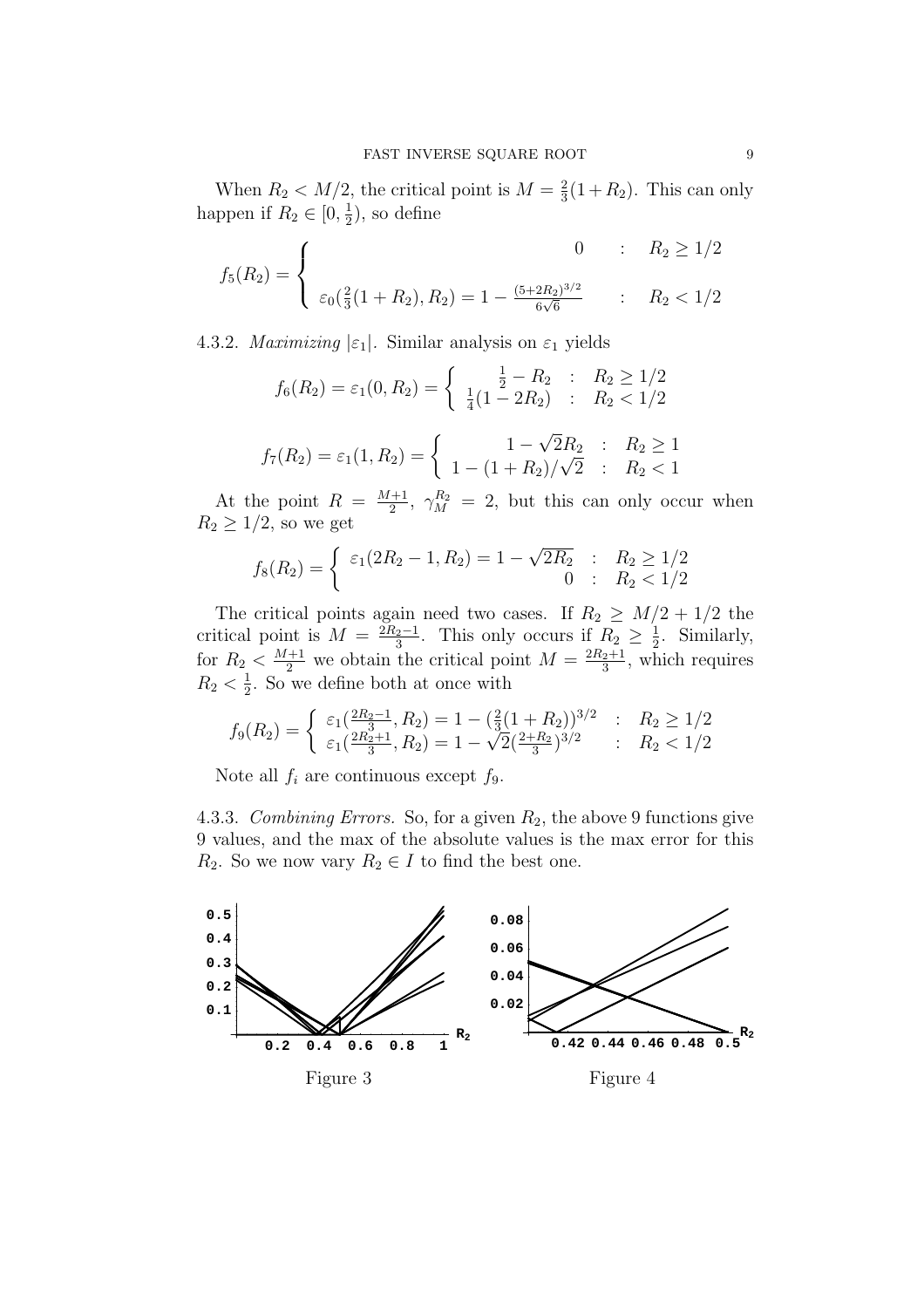Figure 3 is a Mathematica [8] plot of the error functions  $|f_i(R_2)|$ . The max of these is lowest near  $R_2 = 0.45$ ; Figure 4 is a closer look. The numerical solver FindMinimum in Mathematica finds the common value of  $R_2$  that minimizes  $\max_i |f_i|$ , returning

 $r_0 = 0.432744889959443195468521587014$ 

where this many digits are retained since this constant can be applied to any bitlength of floating point number: 64 bit doubles, 128 bit future formats, etc. See the conclusion section. Note  $r_0$  is very close to the original value in the code which is approximately 0.432430148.  $r_0$  corresponds to the integer  $R_2 = \lfloor 2^{23}r_0 + 0.5 \rfloor = 0$ x37642f. Attaching  $R_1 = 0$ xbe, shifted to 0x5f, the optimal constant becomes  $R = 0x5f37642f$ .

## 5. TESTING

We test the analysis using the following function that only computes the *linear* approximation step (the Newton step is removed!).

```
float InvSqrtLinear(float x, int magic)
     \{float xhalf = 0.5f*x;int i = *(int*)&x; // get bits for floating value
     i = \text{magic} - (i \gg 1); // gives initial guess y_0x = * (float*)\&i; // convert bits back to float
     return x;
     }
```
We apply the function to the initial constant, the constant derived above, and the constant 0x5f375a86 (the reason will be explained below). Also, we test each constant with the Newton step performed 1 and 2 iterations (the added time to run the second Newton step was very small, yet the accuracy was greatly increased). Each test is over all floating point values. The maximal relative error percentages are

| Value      | Predicted |         | Tested   1 Iteration | 2 Iterations |
|------------|-----------|---------|----------------------|--------------|
| 0x5f3759df | 3.43758   | 3.43756 | 0.175228             | $4.66e-004$  |
| 0x5f37642f | 3.42128   | 3.42128 | 0.177585             | 4.77521e-004 |
| 0x5f375a86 | 3.43655   | 3.43652 | 0.175124             | 4.65437e-004 |

So the analysis was correct in predicting that the new constant would approximate better in practice. Yet surprisingly, after one Newton iteration, it has a higher maximal relative error. Which again raises the question: how was the original code constant derived?

The reason the better approximation turned out worse must be in the Newton iteration. The new constant is clearly better in theory and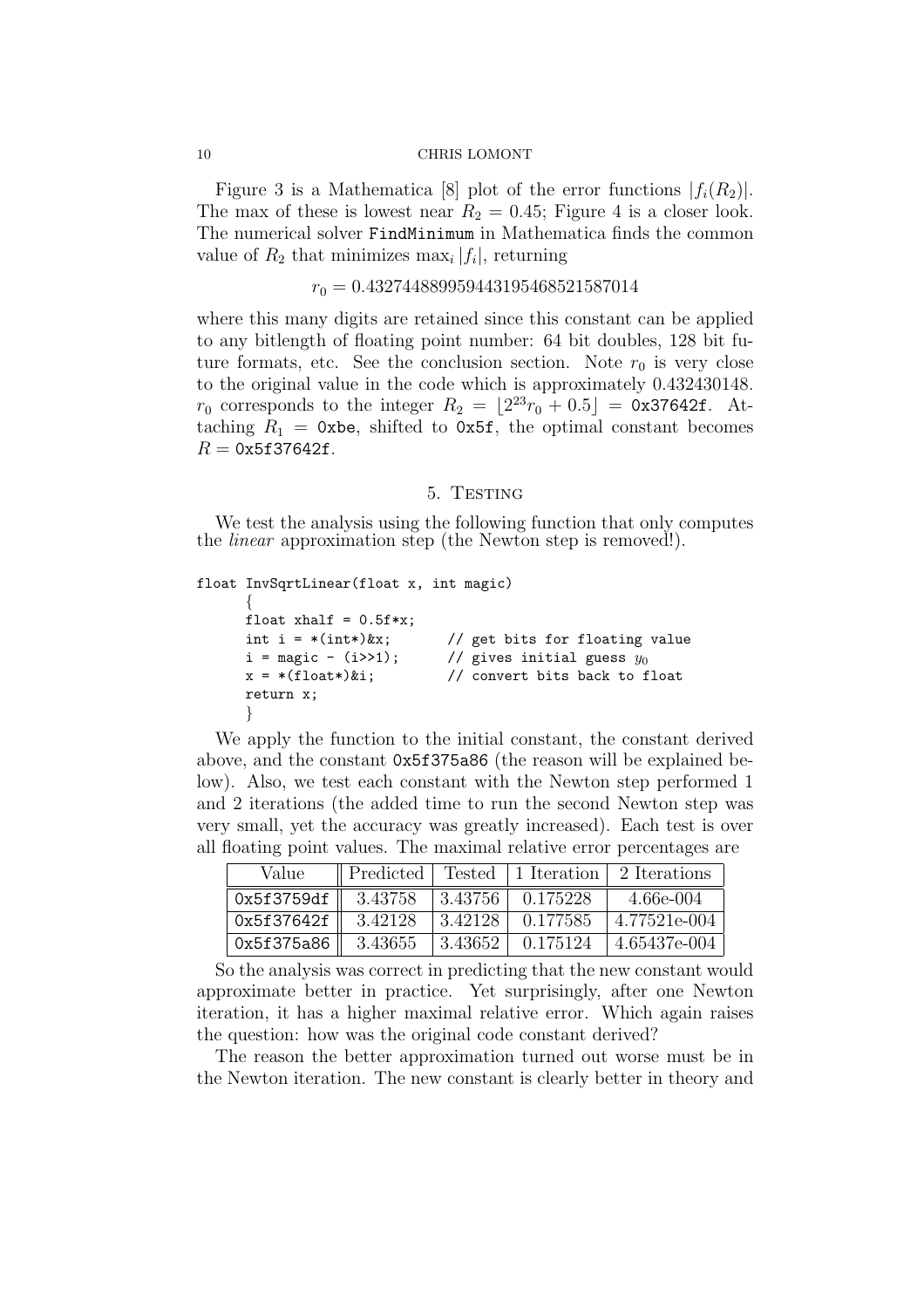practice than the original for initial approximation, but after 1 or 2 Newton steps the original constant performed better. Out of curiosity, I searched numerically for a better constant. The results of the theory implied any good approximations should be near those few above, thus limiting the range of the search.

Starting at the initial constant, and testing all constants above and below until the maximal relative error exceeds 0.00176 gives the third constant 0x5f375a86 as the best one; each was tested over all floating point values. The table shows it has a smaller maximal relative error than the original one. So the final version I propose is

```
float InvSqrt(float x)
```

```
\{float xhalf = 0.5f*x;
int i = *(int*)&x; // get bits for floating value
i = 0x5f375a86- (i>>1); // gives initial guess y_0x = * (float*)\&i; // convert bits back to float
x = x*(1.5f-xhalf*x*x); // Newton step, repeating increases accuracy
return x;
}
```
Thus the initial goal 2) is reached, although not as directly as planned. Goal 3) remains open :)

The C++ code and Mathematica 4.0 code are available online [9].

## 6. Conclusion and Open Questions

This note explains the "magic" behind the constant in the code, and attempts to understand it in order to improve it if possible. The new constant 0x5f375a86 appears to perform slightly better than the original one. Since both are approximations, either works well in practice. I would like to find the original author if possible, and see if the method was derived or just guessed and tested.

The utility of this note is explaining how to go about deriving such methods for other functions and platforms. With the reasoning methods above, almost any such method can be analyzed. However the analysis should be thoroughly tested on a real machine, since hardware often does not play well with theory.

The above derivations are almost size neutral, so can be applied to 64 bit double, or even longer packed types to mimic SIMD instructions without hardware support. The analysis allows this method to be extended to many platforms and functions.

For example, the double type has an 11 bit exponent, biased by 1023, and a 52 bit mantissa. After deriving  $y_0$  with the same form